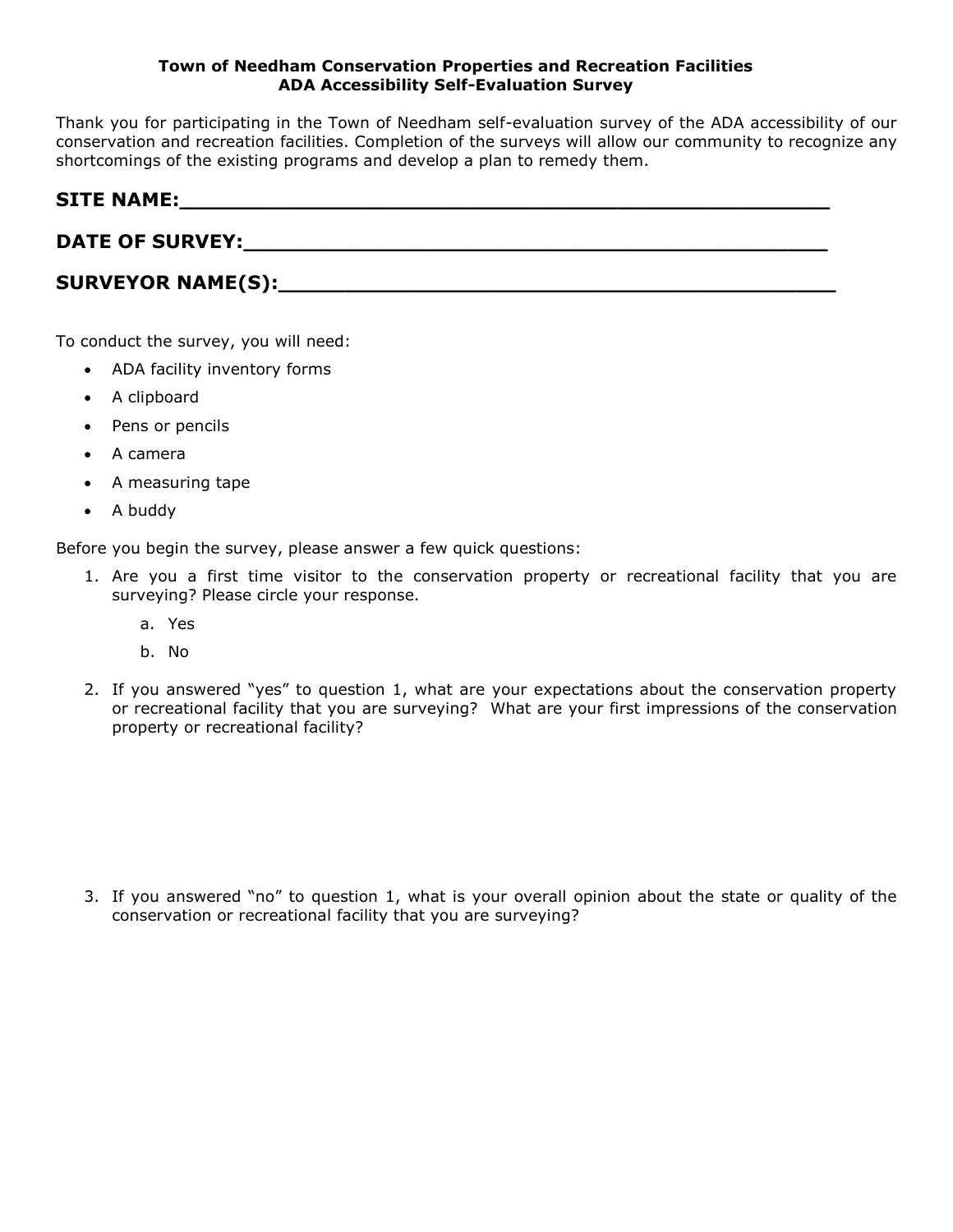### **Location:** \_\_\_\_\_\_\_\_\_\_\_\_\_\_\_\_\_\_\_\_\_\_\_\_\_\_\_\_\_\_\_\_\_\_

| <b>ACTIVITY</b>          | <b>EQUIPMENT</b> | <b>ADA REQUIREMENT</b>                                                         | <b>YES</b> | $\overline{N}$ | <b>NOTES</b> |
|--------------------------|------------------|--------------------------------------------------------------------------------|------------|----------------|--------------|
|                          |                  | Located adjacent to accessible paths                                           |            |                |              |
|                          |                  | Access to Open Spaces                                                          |            |                |              |
|                          | <b>Tables</b>    | Back and Arm Rests                                                             |            |                |              |
|                          |                  | Adequate number                                                                |            |                |              |
|                          |                  | Located adjacent to accessible paths                                           |            |                |              |
|                          | <b>Benches</b>   | Access to Open Spaces                                                          |            |                |              |
| <b>Picnic Facilities</b> |                  | Back and Arm Rests                                                             |            |                |              |
|                          |                  | Adequate number                                                                |            |                |              |
|                          |                  | Height of cooking surface                                                      |            |                |              |
|                          | Grills           | Located adjacent to accessible paths                                           |            |                |              |
|                          | Trash cans       | Located adjacent to accessible paths                                           |            |                |              |
|                          | Picnic shelters  | Located adjacent to accessible paths                                           |            |                |              |
|                          |                  | Located near accessible water fountains, trash<br>can, restroom, parking, etc. |            |                |              |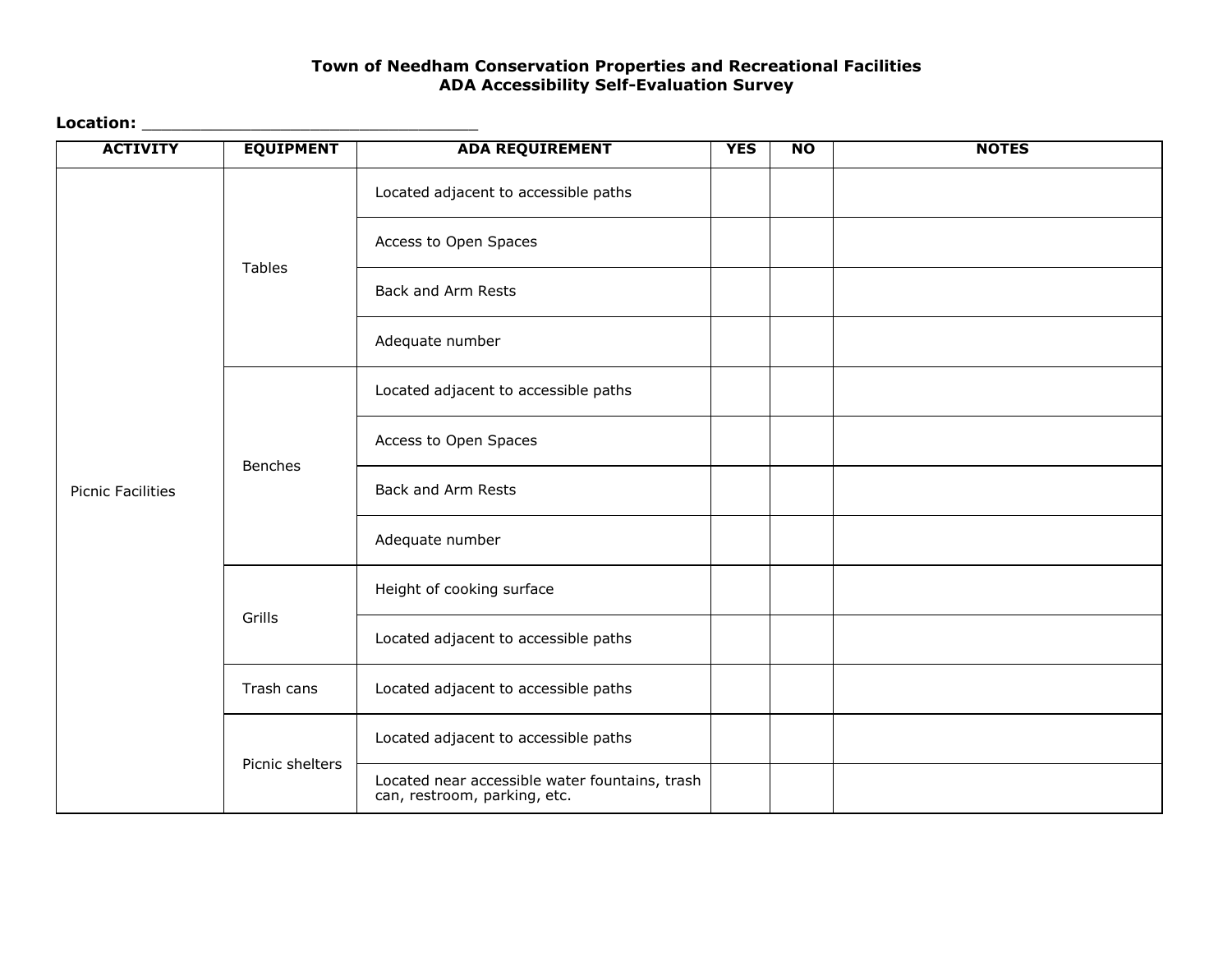| <b>ACTIVITY</b>                          | <b>EQUIPMENT</b>                             | <b>ADA REQUIREMENT</b>                                                                       | <b>YES</b> | N <sub>O</sub> | <b>NOTES</b> |
|------------------------------------------|----------------------------------------------|----------------------------------------------------------------------------------------------|------------|----------------|--------------|
|                                          |                                              | Surface material                                                                             |            |                |              |
|                                          |                                              | Dimensions                                                                                   |            |                |              |
| Not applicable<br>Trails                 |                                              | Rails                                                                                        |            |                |              |
|                                          |                                              | Signage (for visually impaired)                                                              |            |                |              |
|                                          |                                              | Trailhead signage (length of trail, typical and<br>minimum width, typical and maximum slope) |            |                |              |
|                                          |                                              | Location from accessible path into water                                                     |            |                |              |
|                                          |                                              | Handrails                                                                                    |            |                |              |
| <b>Swimming Facilities</b>               | <b>Beaches</b>                               | Location from accessible parking                                                             |            |                |              |
|                                          |                                              | Shade provided                                                                               |            |                |              |
|                                          | All play<br>equipment i.e.<br>swings, slides | Same experience provided to all                                                              |            |                |              |
| Play Areas (tot lots)                    |                                              | Located adjacent to accessible paths                                                         |            |                |              |
|                                          | Access routes                                | Enough space between equipment for<br>wheelchair (3 feet)                                    |            |                |              |
|                                          |                                              | Located adjacent to accessible paths                                                         |            |                |              |
| Game Areas:<br>*ballfield<br>*basketball | Access routes                                | Berm cuts onto courts                                                                        |            |                |              |
|                                          |                                              | Height                                                                                       |            |                |              |
| *tennis                                  | Equipment                                    | <b>Dimensions</b>                                                                            |            |                |              |
|                                          |                                              | Spectator seating is accessible                                                              |            |                |              |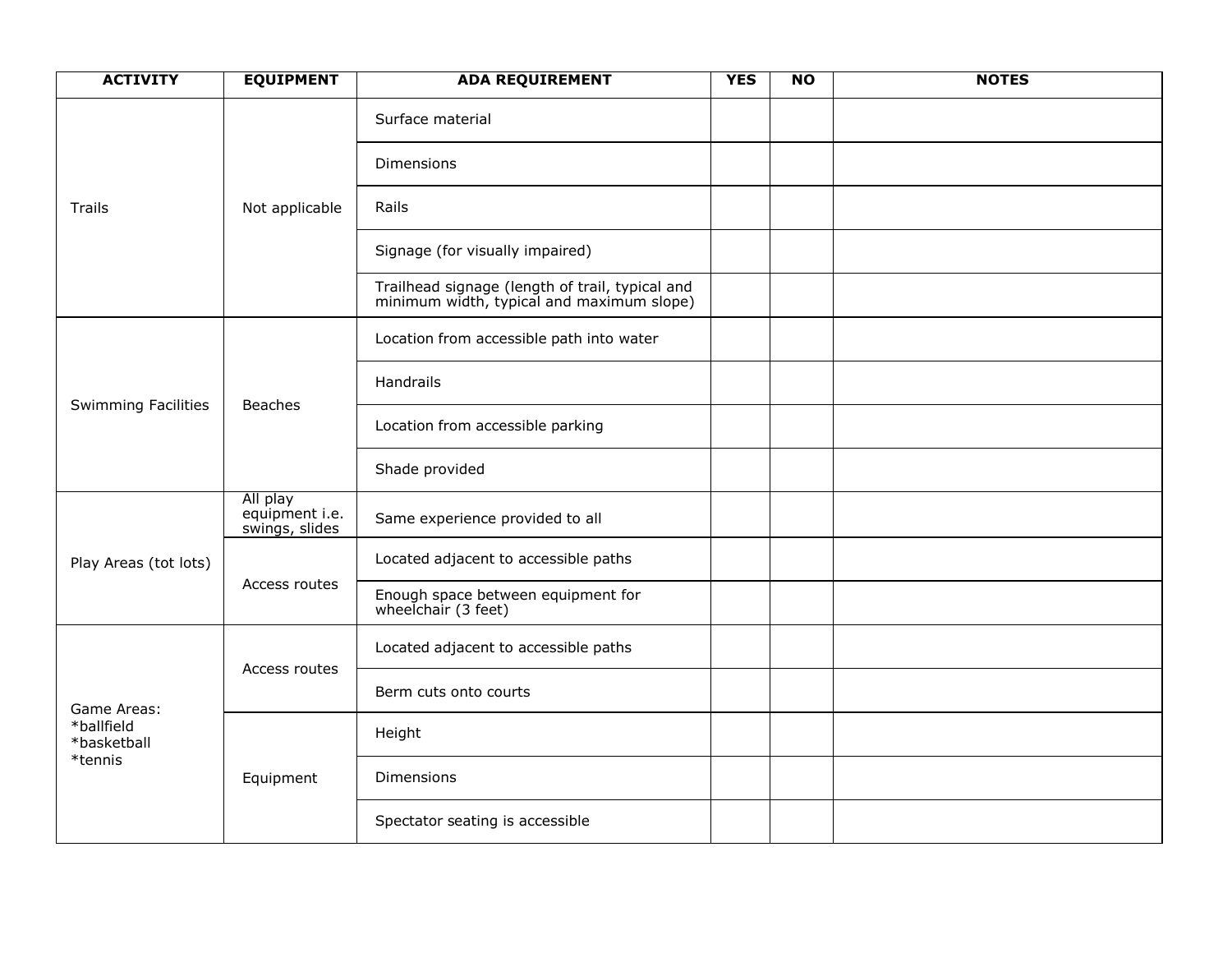| <b>ACTIVITY</b>             | <b>EQUIPMENT</b>                                                                          | <b>ADA REQUIREMENT</b>                                         | <b>YES</b> | $\overline{NQ}$ | <b>NOTES</b> |
|-----------------------------|-------------------------------------------------------------------------------------------|----------------------------------------------------------------|------------|-----------------|--------------|
|                             |                                                                                           | Located adjacent to accessible paths                           |            |                 |              |
| <b>Boat Docks</b>           | <b>Access Routes</b>                                                                      | Handrails                                                      |            |                 |              |
| <b>Access Routes</b>        |                                                                                           | Located adjacent to accessible paths                           |            |                 |              |
|                             |                                                                                           | Handrails                                                      |            |                 |              |
|                             |                                                                                           | Arm Rests                                                      |            |                 |              |
| <b>Fishing Facilities</b>   | Equipment                                                                                 | <b>Bait Shelves</b>                                            |            |                 |              |
|                             |                                                                                           | Handrails                                                      |            |                 |              |
|                             |                                                                                           | Fish Cleaning Tables                                           |            |                 |              |
|                             |                                                                                           | Learn-to-Swim                                                  |            |                 |              |
| Programming                 | Are special<br>programs at<br>your facilities<br>accessible?                              | <b>Guided Hikes</b>                                            |            |                 |              |
|                             |                                                                                           | <b>Interpretive Programs</b>                                   |            |                 |              |
| Services and                | impaired                                                                                  | Information available in alternative formats i.e. for visually |            |                 |              |
| <b>Technical Assistance</b> | Process to request interpretive services (i.e. sign language<br>interpreter) for meetings |                                                                |            |                 |              |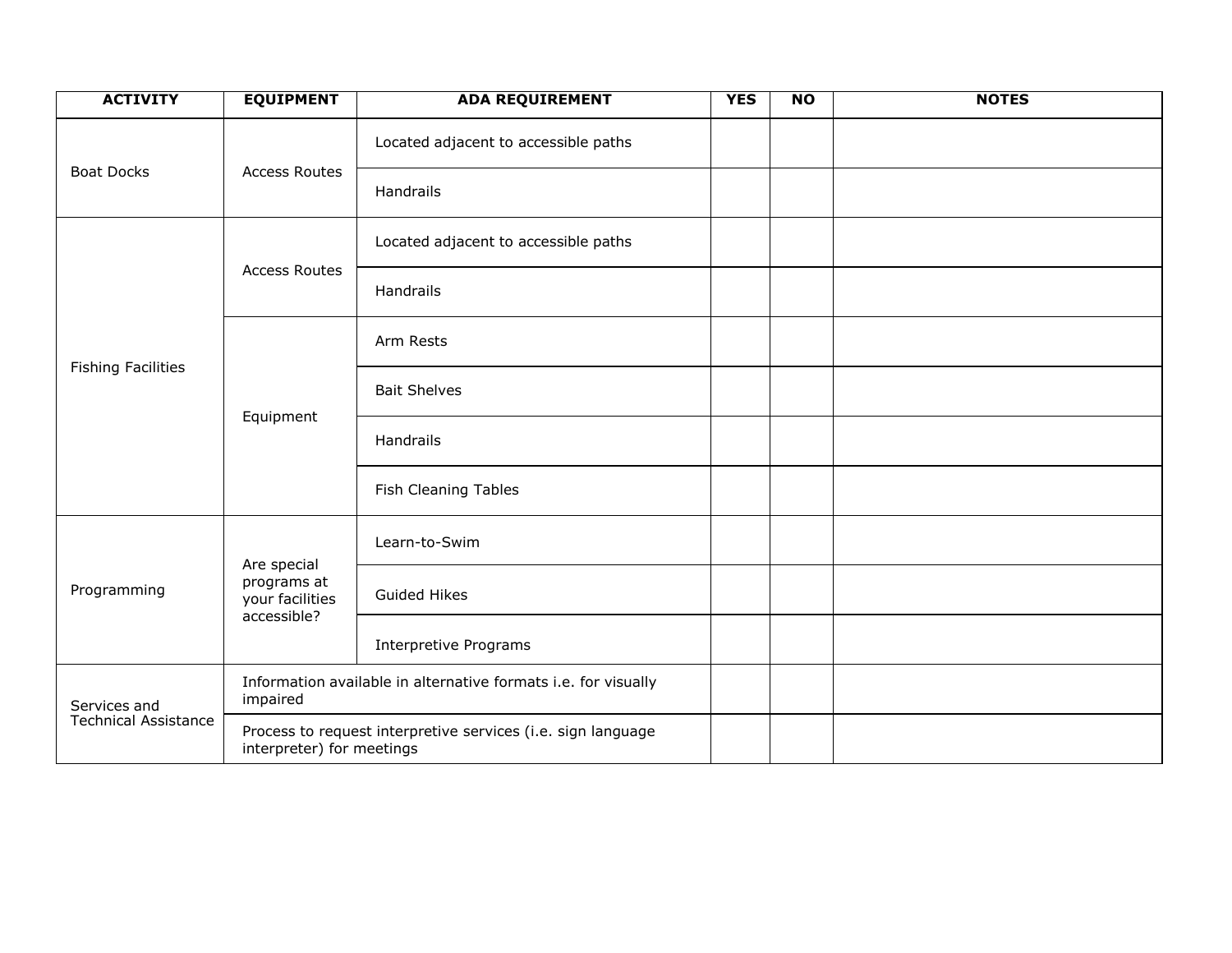# **Location:** \_\_\_\_\_\_\_\_\_\_\_\_\_\_\_\_\_\_\_\_\_\_\_\_\_\_\_\_\_\_\_\_\_\_

| <b>PARKING</b>                                                                                   |                                                                                                                                                    |            |    |                                  |
|--------------------------------------------------------------------------------------------------|----------------------------------------------------------------------------------------------------------------------------------------------------|------------|----|----------------------------------|
| <b>Total Spaces</b>                                                                              | <b>Required Accessible Spaces</b>                                                                                                                  | <b>Yes</b> | Νo | <b>Comments/Transition Notes</b> |
| Up to 25                                                                                         | 1 accessible space required                                                                                                                        |            |    |                                  |
| $26 - 50$                                                                                        | 2 spaces                                                                                                                                           |            |    |                                  |
| $51 - 75$                                                                                        | 3 spaces                                                                                                                                           |            |    |                                  |
| $76 - 100$                                                                                       | 4 spaces                                                                                                                                           |            |    |                                  |
| 101-150                                                                                          | 5 spaces                                                                                                                                           |            |    |                                  |
| 151-200                                                                                          | 6 spaces                                                                                                                                           |            |    |                                  |
| 201-300                                                                                          | 7 spaces                                                                                                                                           |            |    |                                  |
| 301-400                                                                                          | 8 spaces                                                                                                                                           |            |    |                                  |
| 401-500                                                                                          | 9 spaces                                                                                                                                           |            |    |                                  |
|                                                                                                  | Specification for Accessible Spaces                                                                                                                | Yes        | No | <b>Comments/Transition Notes</b> |
| entrance                                                                                         | Accessible space located closest to accessible                                                                                                     |            |    |                                  |
| within 100 ft                                                                                    | Where spaces cannot be located within 200 ft of<br>accessible entrance, drop-off area is provided                                                  |            |    |                                  |
| Minimum width of accessible space is 13 ft                                                       |                                                                                                                                                    |            |    |                                  |
| Width of accessible space includes 8 ft of space<br>plus 5 ft access aisle                       |                                                                                                                                                    |            |    |                                  |
| Minimum of 1 van space, 8 ft wide with 8 ft<br>access aisle, for every accessible space provided |                                                                                                                                                    |            |    |                                  |
| If van space is not provided, all accessible spaces<br>are 11 ft wide with 5 ft aisle            |                                                                                                                                                    |            |    |                                  |
| each space or pair of spaces                                                                     | Sign with international symbol of accessibility at                                                                                                 |            |    |                                  |
| Sign minimum 5 ft, maximum 8 ft to top of sign                                                   |                                                                                                                                                    |            |    |                                  |
| Surface evenly paved or hard-packed (no cracks)                                                  |                                                                                                                                                    |            |    |                                  |
| Surface slope less than 1:20 (5%)                                                                |                                                                                                                                                    |            |    |                                  |
| present                                                                                          | Curbcut to pathway from parking lot at each<br>space or pair of spaces, if sidewalk (curb) is                                                      |            |    |                                  |
|                                                                                                  | Curbcut is a minimum 3 ft wide, excluding sloped<br>sides, has sloped sides, all slopes not to exceed<br>1:12 (8%), and textured or painted yellow |            |    |                                  |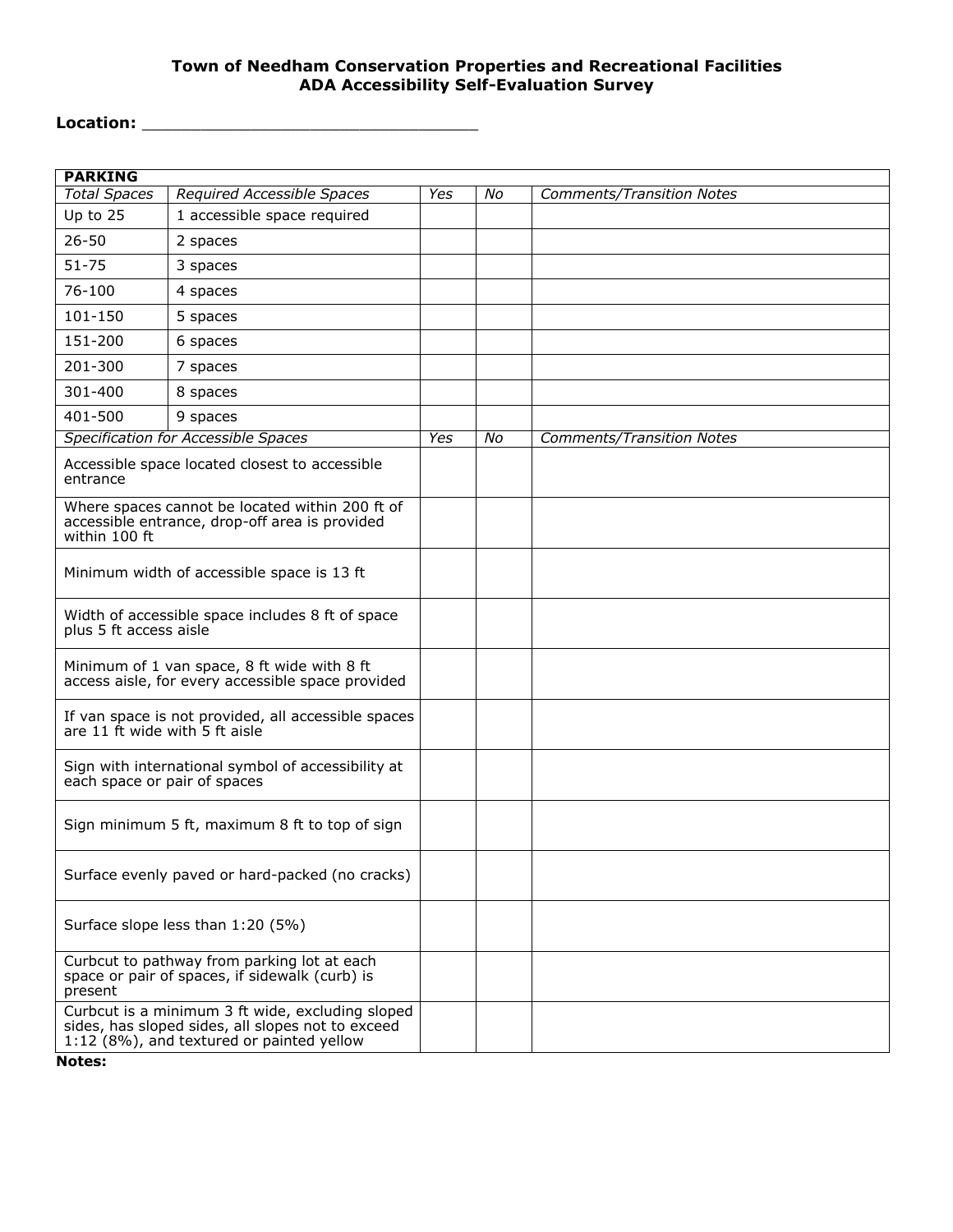**Location:** \_\_\_\_\_\_\_\_\_\_\_\_\_\_\_\_\_\_\_\_\_\_\_\_\_\_\_\_\_\_\_\_\_\_

| <b>RAMPS</b>                                           |     |    |                                  |
|--------------------------------------------------------|-----|----|----------------------------------|
| Specification                                          | Yes | No | <b>Comments/Transition Notes</b> |
| Slope maximum 1:12 (8%)                                |     |    |                                  |
| Minimum width 4 ft between handrails                   |     |    |                                  |
| Handrails on both sides if ramp is longer than 6 ft    |     |    |                                  |
| Handrails at 34" and 19" from ramp surface             |     |    |                                  |
| Handrails extend 12" beyond top and bottom             |     |    |                                  |
| Handgrip oval or round                                 |     |    |                                  |
| Handgrip smooth surface                                |     |    |                                  |
| Handgrip diameter between 11/4" and 2"                 |     |    |                                  |
| Clearance of 11/2" between wall and wall rail          |     |    |                                  |
| Non-slip surface                                       |     |    |                                  |
| Level platforms (4 ft $x$ 4 ft) every 30 ft            |     |    |                                  |
| Level platforms (4 ft $x$ 4 ft) at top and bottom      |     |    |                                  |
| Level platforms (4 ft $x$ 4 ft) at change of direction |     |    |                                  |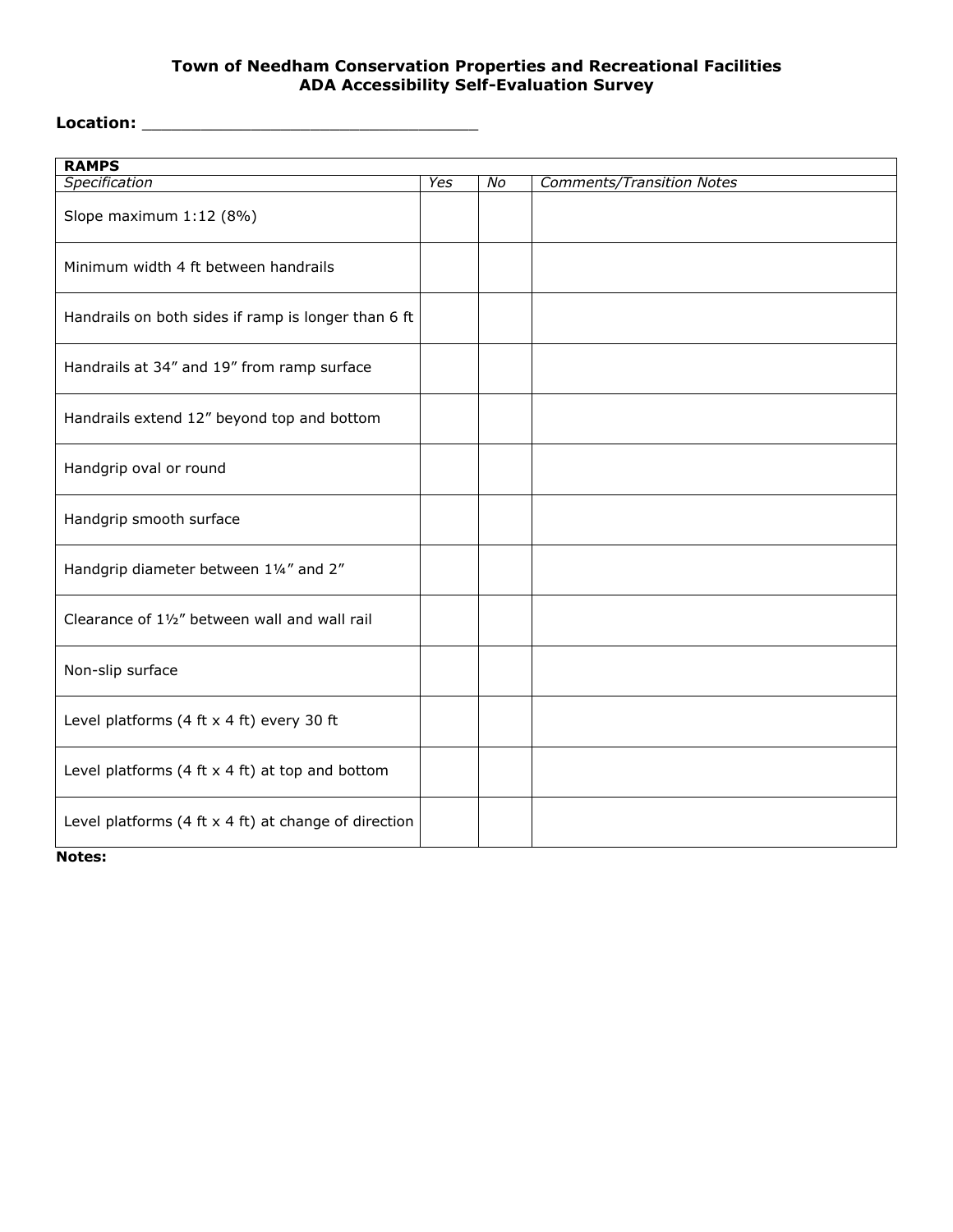# **Location:** \_\_\_\_\_\_\_\_\_\_\_\_\_\_\_\_\_\_\_\_\_\_\_\_\_\_\_\_\_\_\_\_\_\_

| <b>SITE ACCESS</b>                                                                                       |     |    |                                  |
|----------------------------------------------------------------------------------------------------------|-----|----|----------------------------------|
| Specification                                                                                            | Yes | No | <b>Comments/Transition Notes</b> |
| Accessible path of travel from passenger<br>disembarking area and parking area to accessible<br>entrance |     |    |                                  |
| Disembarking area at accessible entrance                                                                 |     |    |                                  |
| Surface evenly paved or hard-packed                                                                      |     |    |                                  |
| No ponding of water<br><b>The Contract</b>                                                               |     |    |                                  |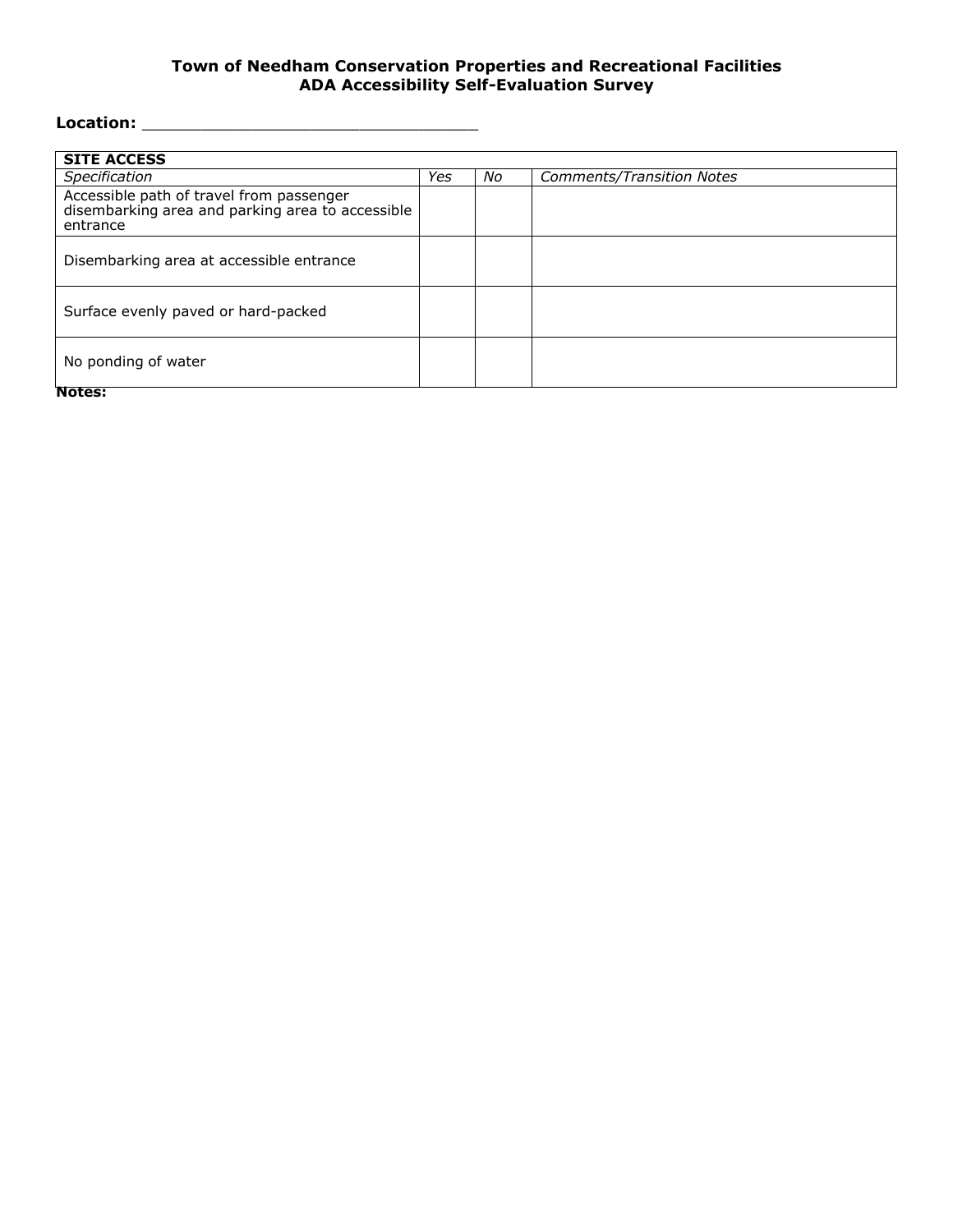# **Location:** \_\_\_\_\_\_\_\_\_\_\_\_\_\_\_\_\_\_\_\_\_\_\_\_\_\_\_\_\_\_\_\_\_\_

| PATH OF TRAVEL, TRAILS                                                                                                                                                     |     |    |                                  |  |  |  |
|----------------------------------------------------------------------------------------------------------------------------------------------------------------------------|-----|----|----------------------------------|--|--|--|
| Specification                                                                                                                                                              | Yes | No | <b>Comments/Transition Notes</b> |  |  |  |
| Path does not require the use of stairs                                                                                                                                    |     |    |                                  |  |  |  |
| Path is stable, firm, and slip resistant                                                                                                                                   |     |    |                                  |  |  |  |
| Minimum width of 3 ft                                                                                                                                                      |     |    |                                  |  |  |  |
| Slope maximum 1:20 (5%) and maximum cross<br>pitch is 1:50 (2%)                                                                                                            |     |    |                                  |  |  |  |
| Continuous common surface, no changes in level<br>greater than 1/2 inch                                                                                                    |     |    |                                  |  |  |  |
| Any objects protruding onto the pathway able to<br>be detected by a person with a visual disability<br>using a cane                                                        |     |    |                                  |  |  |  |
| Objects protruding more than 4" from wall are<br>either within 27" of the ground, or higher than<br>80" from the ground                                                    |     |    |                                  |  |  |  |
| Trailhead sign identifies length of path, average<br>and minimum width, average and minimum slope                                                                          |     |    |                                  |  |  |  |
| Tread obstacles (roots, rocks, gaps between<br>boards) are less than $\frac{i}{2}$ " high on concrete,<br>boards, or asphalt, or less than 2" high on any<br>other surface |     |    |                                  |  |  |  |
| Curbs on the pathway have curbcuts at drives,<br>parking, and drop-offs                                                                                                    |     |    |                                  |  |  |  |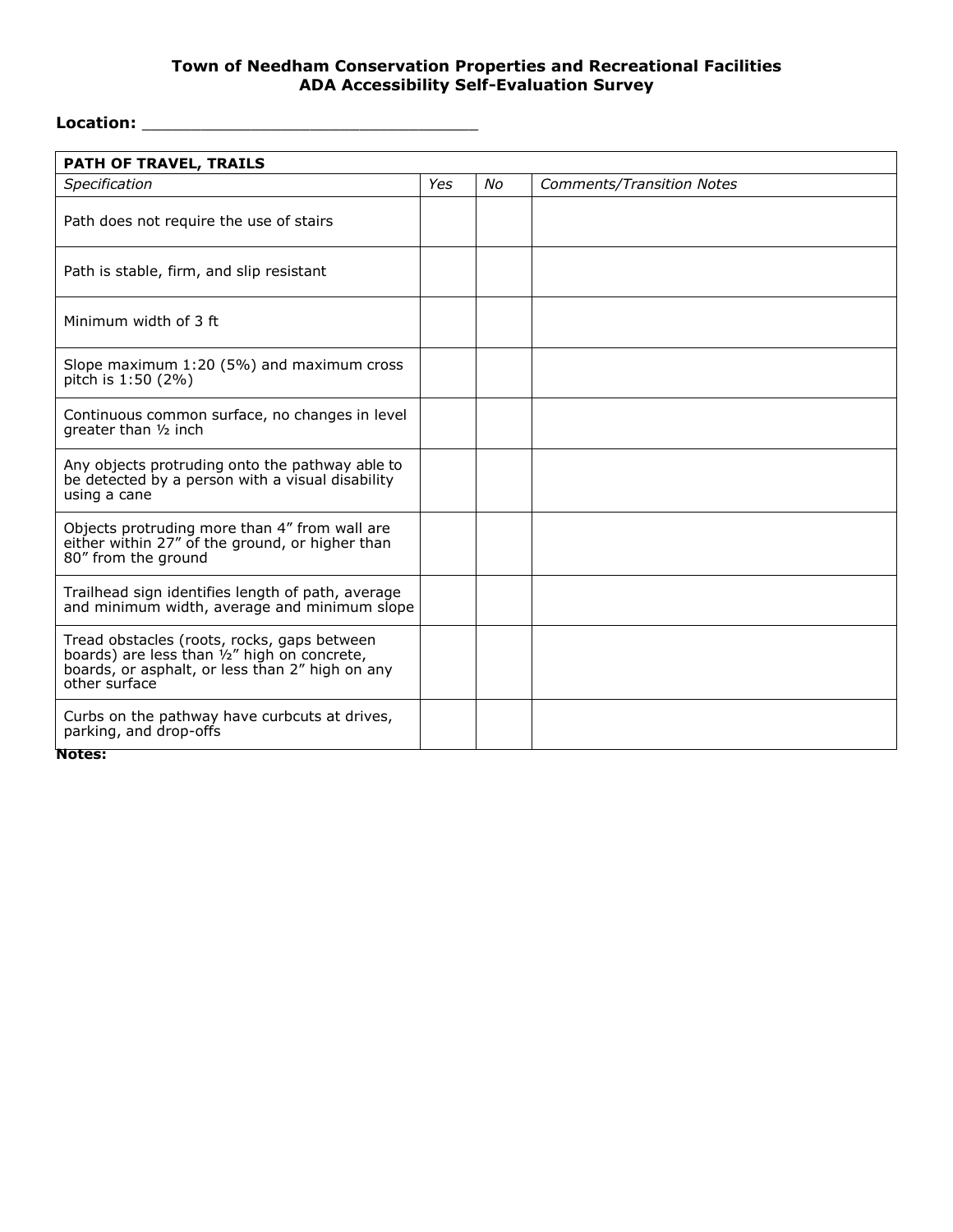# **Location:** \_\_\_\_\_\_\_\_\_\_\_\_\_\_\_\_\_\_\_\_\_\_\_\_\_\_\_\_\_\_\_\_\_\_

| PICNICKING, DRINKING FOUNTAINS                                                                                                                                                                                                   |     |    |                                  |
|----------------------------------------------------------------------------------------------------------------------------------------------------------------------------------------------------------------------------------|-----|----|----------------------------------|
| Specification                                                                                                                                                                                                                    | Yes | No | <b>Comments/Transition Notes</b> |
| <b>Picnicking</b>                                                                                                                                                                                                                |     |    |                                  |
| At least 5% of the total tables are accessible<br>with clear space under the table top being at<br>least 30" wide and 48" deep per seating space<br>and not less than 27" clear from the ground to<br>the underside of the table |     |    |                                  |
| For tables without toe clearance, the knee space<br>under the table is at least 28" high, 30" wide,<br>and 24" deep                                                                                                              |     |    |                                  |
| Top of table no higher than 32" above ground                                                                                                                                                                                     |     |    |                                  |
| Surface of the clear ground space under and<br>around the table is stable, firm and slip-<br>resistant, and evenly graded with a maximum<br>slope of 2% in all directions                                                        |     |    |                                  |
| Accessible tables, grills and fire rings have clear<br>ground space of at least 36" around the<br>perimeter                                                                                                                      |     |    |                                  |
| <b>Drinking Fountains</b>                                                                                                                                                                                                        |     |    |                                  |
| Spouts no higher than 36" from floor to outlet                                                                                                                                                                                   |     |    |                                  |
| Hand operated push button or level controls                                                                                                                                                                                      |     |    |                                  |
| Spouts located near front with stream of water as<br>parallel to front as possible                                                                                                                                               |     |    |                                  |
| If recessed, recess a minimum 30" width, and no<br>deeper than depth of fountain                                                                                                                                                 |     |    |                                  |
| If no clear knee space underneath, clear floor<br>space 30" x 48" to allow parallel approach                                                                                                                                     |     |    |                                  |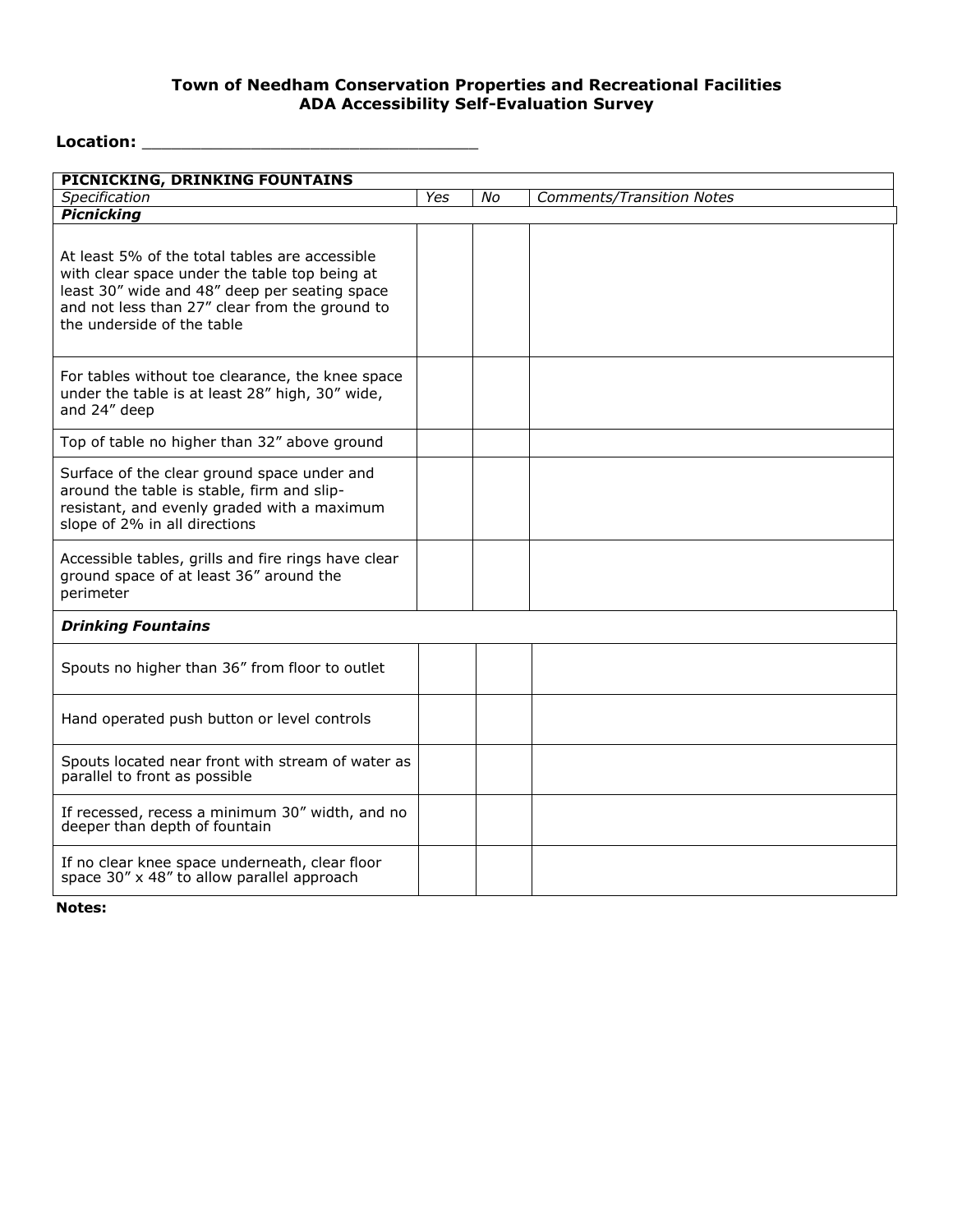### **Location:** \_\_\_\_\_\_\_\_\_\_\_\_\_\_\_\_\_\_\_\_\_\_\_\_\_\_\_\_\_\_\_\_\_\_

| <b>ENTRANCES, FLOORS</b>                                                                                                                       |     |    |                                  |  |  |  |  |
|------------------------------------------------------------------------------------------------------------------------------------------------|-----|----|----------------------------------|--|--|--|--|
| Specification                                                                                                                                  | Yes | No | <b>Comments/Transition Notes</b> |  |  |  |  |
| <b>Entrances</b>                                                                                                                               |     |    |                                  |  |  |  |  |
| Primary public entrances accessible to person<br>using wheelchair, must be signed, gotten to<br>independently, and not be the service entrance |     |    |                                  |  |  |  |  |
| Level space extending 5 ft. from the door, interior<br>and exterior of entrance doors                                                          |     |    |                                  |  |  |  |  |
| Minimum 32" clear width opening (i.e. 36" door<br>with standard hinge)                                                                         |     |    |                                  |  |  |  |  |
| At least 18" clear floor area on latch, pull side of<br>door                                                                                   |     |    |                                  |  |  |  |  |
| Door handle no higher than 48" and operable with<br>a closed fist                                                                              |     |    |                                  |  |  |  |  |
| Vestibule is 4 ft plus the width of the door<br>swinging into the space                                                                        |     |    |                                  |  |  |  |  |
| Entrance(s) on a level that makes elevators<br>accessible                                                                                      |     |    |                                  |  |  |  |  |
| Door mats less than 1/2" thick are securely<br>fastened                                                                                        |     |    |                                  |  |  |  |  |
| Door mats more than 1/2" thick are recessed                                                                                                    |     |    |                                  |  |  |  |  |
| Grates in path of travel have openings of 1/2"<br>maximum                                                                                      |     |    |                                  |  |  |  |  |
| Signs at non-accessible entrance(s) indicate<br>direction to accessible entrance                                                               |     |    |                                  |  |  |  |  |
| Emergency egress - alarms with flashing lights<br>and audible signals, sufficiently lighted                                                    |     |    |                                  |  |  |  |  |
| <b>Floors</b>                                                                                                                                  |     |    |                                  |  |  |  |  |
| Non-slip surface                                                                                                                               |     |    |                                  |  |  |  |  |
| Carpeting is high-density, low pile, non-<br>absorbent, stretched taut, securely anchored                                                      |     |    |                                  |  |  |  |  |
| Corridor width minimum is 3 ft                                                                                                                 |     |    |                                  |  |  |  |  |
| Objects (signs, ceiling lights, fixtures) only<br>protrude 4" into the path of travel from a height<br>of 27" to 80" above the floor           |     |    |                                  |  |  |  |  |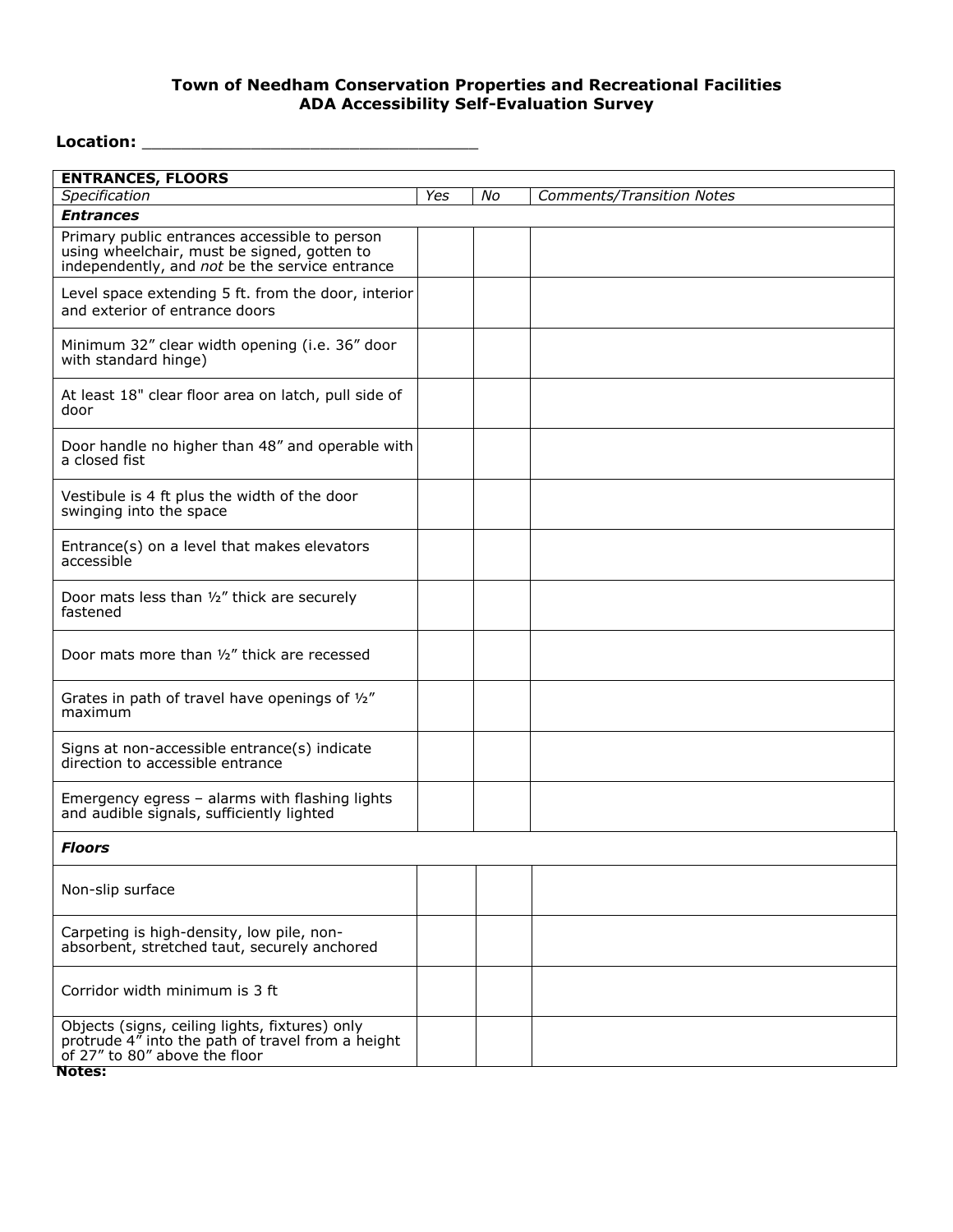# **Location:** \_\_\_\_\_\_\_\_\_\_\_\_\_\_\_\_\_\_\_\_\_\_\_\_\_\_\_\_\_\_\_\_\_\_

| <b>STAIRS and DOORS</b>                                                                                         |     |    |                                  |
|-----------------------------------------------------------------------------------------------------------------|-----|----|----------------------------------|
| Specification                                                                                                   | Yes | No | <b>Comments/Transition Notes</b> |
| <b>Stairs</b>                                                                                                   |     |    |                                  |
| No open risers                                                                                                  |     |    |                                  |
| Nosings (stair edges) not projecting                                                                            |     |    |                                  |
| Treads at least 11" wide                                                                                        |     |    |                                  |
| Handrails on both sides                                                                                         |     |    |                                  |
| Handrails 34"-38" above tread                                                                                   |     |    |                                  |
| Handrail extends a minimum of 1 ft beyond top<br>and bottom riser (if not a safety hazard and<br>space permits) |     |    |                                  |
| Handgrip oval or round                                                                                          |     |    |                                  |
| Handgrip has a smooth surface                                                                                   |     |    |                                  |
| Handgrip diameter between 11/4" and 11/2"                                                                       |     |    |                                  |
| 11/2" clearance between wall and handrail                                                                       |     |    |                                  |
| <b>Doors</b>                                                                                                    |     |    |                                  |
| Minimum 32" clear opening                                                                                       |     |    |                                  |
| At least 18" clear floor space on pull side of door                                                             |     |    |                                  |
| Closing speed minimum 3 seconds to within 3" of<br>the latch                                                    |     |    |                                  |
| Interior doors have a maximum 5 lbs pressure                                                                    |     |    |                                  |
| Threshold maximum 1/2" high, beveled on both<br>sides                                                           |     |    |                                  |
| Hardware operable with a closed fist (no<br>conventional door knobs or thumb latch devices)                     |     |    |                                  |
| Hardware minimum 36", maximum 48" above the<br>floor                                                            |     |    |                                  |
| Clear, level floor space extends out 5 ft from both<br>sides of the door                                        |     |    |                                  |
| Door adjacent to revolving door is accessible and<br>unlocked                                                   |     |    |                                  |
| Doors opening into hazardous area have<br>hardware that has a roughened surface                                 |     |    |                                  |
| <b>Notes:</b>                                                                                                   |     |    |                                  |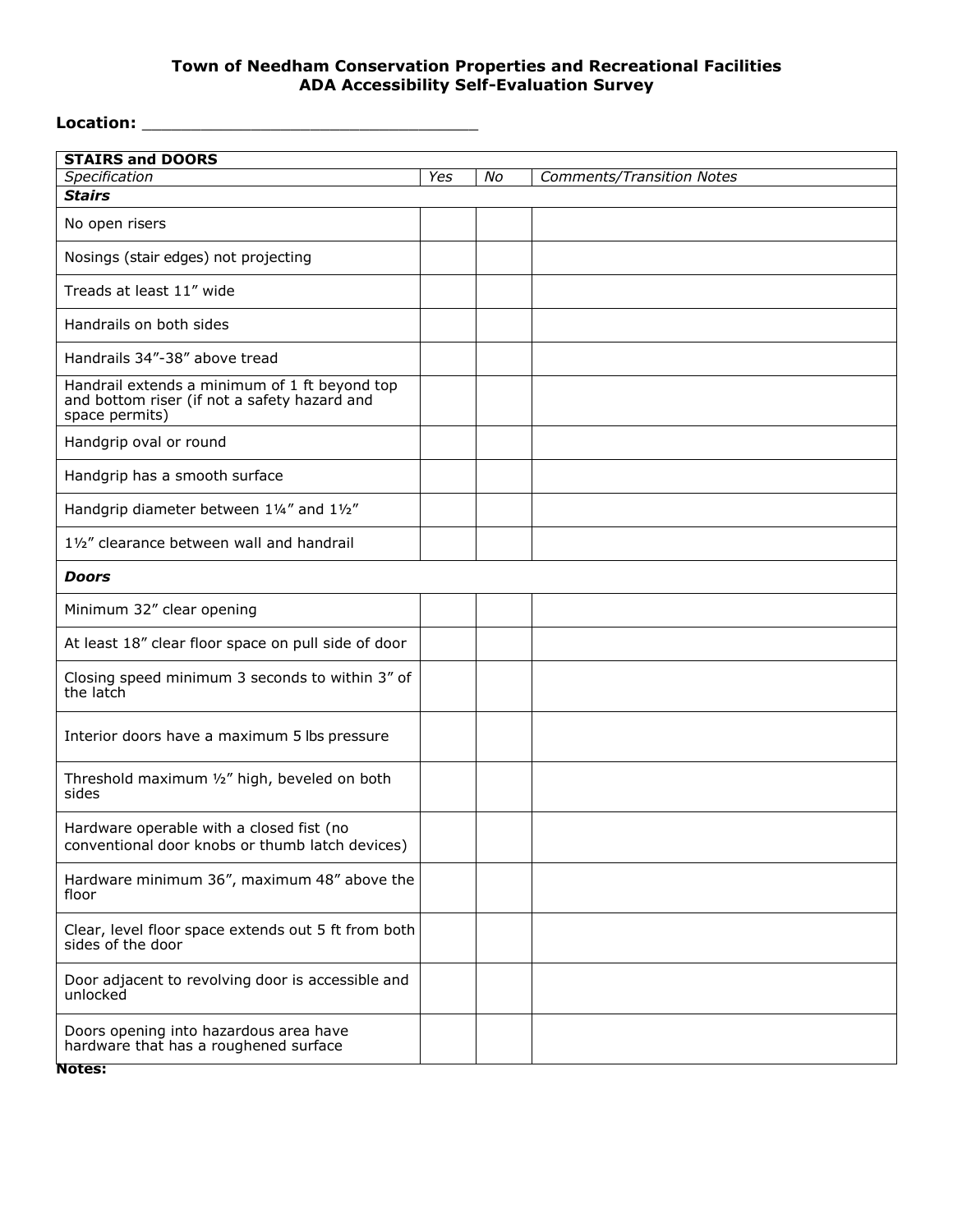# **Location:** \_\_\_\_\_\_\_\_\_\_\_\_\_\_\_\_\_\_\_\_\_\_\_\_\_\_\_\_\_\_\_\_\_\_

| <b>RESTROOMS - also see Doors and Vestibules</b>                                     |     |    |                                  |
|--------------------------------------------------------------------------------------|-----|----|----------------------------------|
| Specification                                                                        | Yes | No | <b>Comments/Transition Notes</b> |
| 5 ft turning space measured 12" from the floor                                       |     |    |                                  |
| At least one sink:                                                                   |     |    |                                  |
| Clear floor space of 30" by 48" to allow a forward<br>approach                       |     |    |                                  |
| Mounted without pedestal or legs, height 34" to<br>top of rim                        |     |    |                                  |
| Extends at least 22" from the wall                                                   |     |    |                                  |
| Open knee space a minimum 19" deep, 30"<br>width, and 27" high                       |     |    |                                  |
| Cover exposed pipes with insulation                                                  |     |    |                                  |
| Faucets operable with closed fist (lever or spring<br>activated handle)              |     |    |                                  |
| At least one stall:                                                                  |     |    |                                  |
| Accessible to person using wheelchair at 60"<br>wide by 72" deep                     |     |    |                                  |
| Stall door is 36" wide                                                               |     |    |                                  |
| Stall door swings out                                                                |     |    |                                  |
| Stall door is self-closing                                                           |     |    |                                  |
| Stall door has a pull latch                                                          |     |    |                                  |
| Lock on stall door is operable with a closed fist,<br>and 32" above the floor        |     |    |                                  |
| Coat hook is 54" high                                                                |     |    |                                  |
| <b>Toilet</b>                                                                        |     |    |                                  |
| 18" from center to nearest side wall                                                 |     |    |                                  |
| 42" minimum clear space from center to farthest<br>wall or fixture                   |     |    |                                  |
| Top of seat 17"-19" above the floor                                                  |     |    |                                  |
| <b>Grab Bars</b>                                                                     |     |    |                                  |
| On back and side wall closest to toilet                                              |     |    |                                  |
| 11/4" diameter                                                                       |     |    |                                  |
| 11/2" clearance to wall                                                              |     |    |                                  |
| Located 30" above and parallel to the floor                                          |     |    |                                  |
| Acid-etched or roughened surface                                                     |     |    |                                  |
| 42" long                                                                             |     |    |                                  |
| <b>Fixtures</b>                                                                      |     |    |                                  |
| Toilet paper dispenser is 24" above floor                                            |     |    |                                  |
| One mirror set a maximum 38" to bottom (if<br>tilted, 42")                           |     |    |                                  |
| Dispensers (towel, soap, etc.) at least one of<br>each a maximum 42" above the floor |     |    |                                  |
| <b>Notes:</b>                                                                        |     |    |                                  |